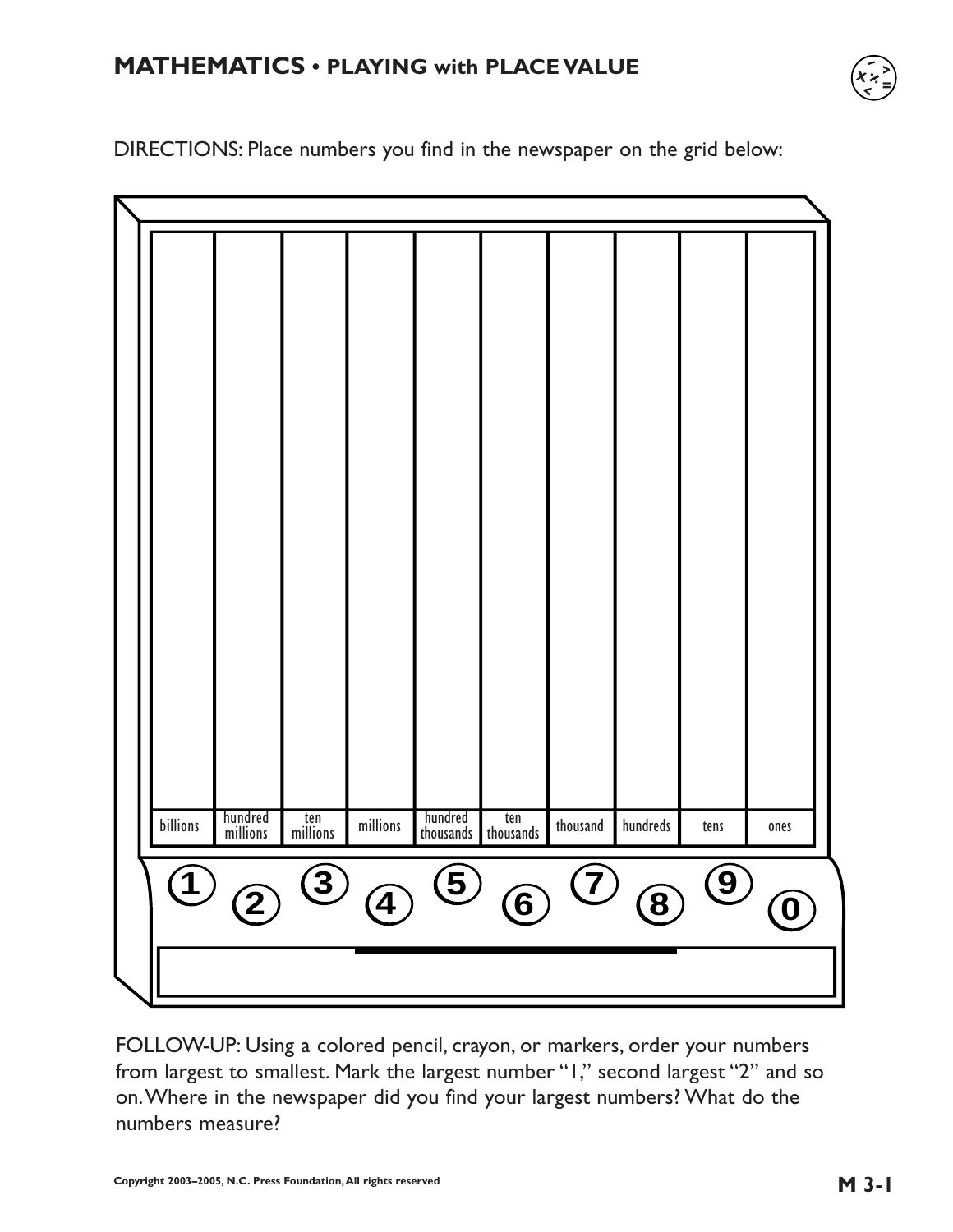## **MATHEMATICS • MONEY MATTERS**



DIRECTIONS: Go shopping in the newspaper. Use your newspaper to find the information needed.

1. You've been saving your money from odd jobs and now you have enough to take your mom or grandmother out to eat as a special surprise.You know she likes seafood. Where can you go to eat?

Name of restaurant Address Cost of meal for two

If you cannot locate a restaurant ad in the newspaper, look for another way to enjoy an evening. Choose a concert, play or other event that both of you might enjoy.Write the event, its location and cost for two.

| Concert, play or other Location | Cost |
|---------------------------------|------|
|                                 |      |
|                                 |      |

2. You want to have some of your friends come to a party.What food would your friends like? Find four party food items and the price of each.What will the total cost be?

| Food Items | Cost  |
|------------|-------|
|            |       |
|            | Total |

3. Your brother's birthday is next week and you want to buy him a gift.Your limit is \$20.00. Shop in the newspaper for something he likes.

| $\bigcap$                                         |  |
|---------------------------------------------------|--|
| $\sim$<br><b>Stor</b><br>$\overline{\phantom{a}}$ |  |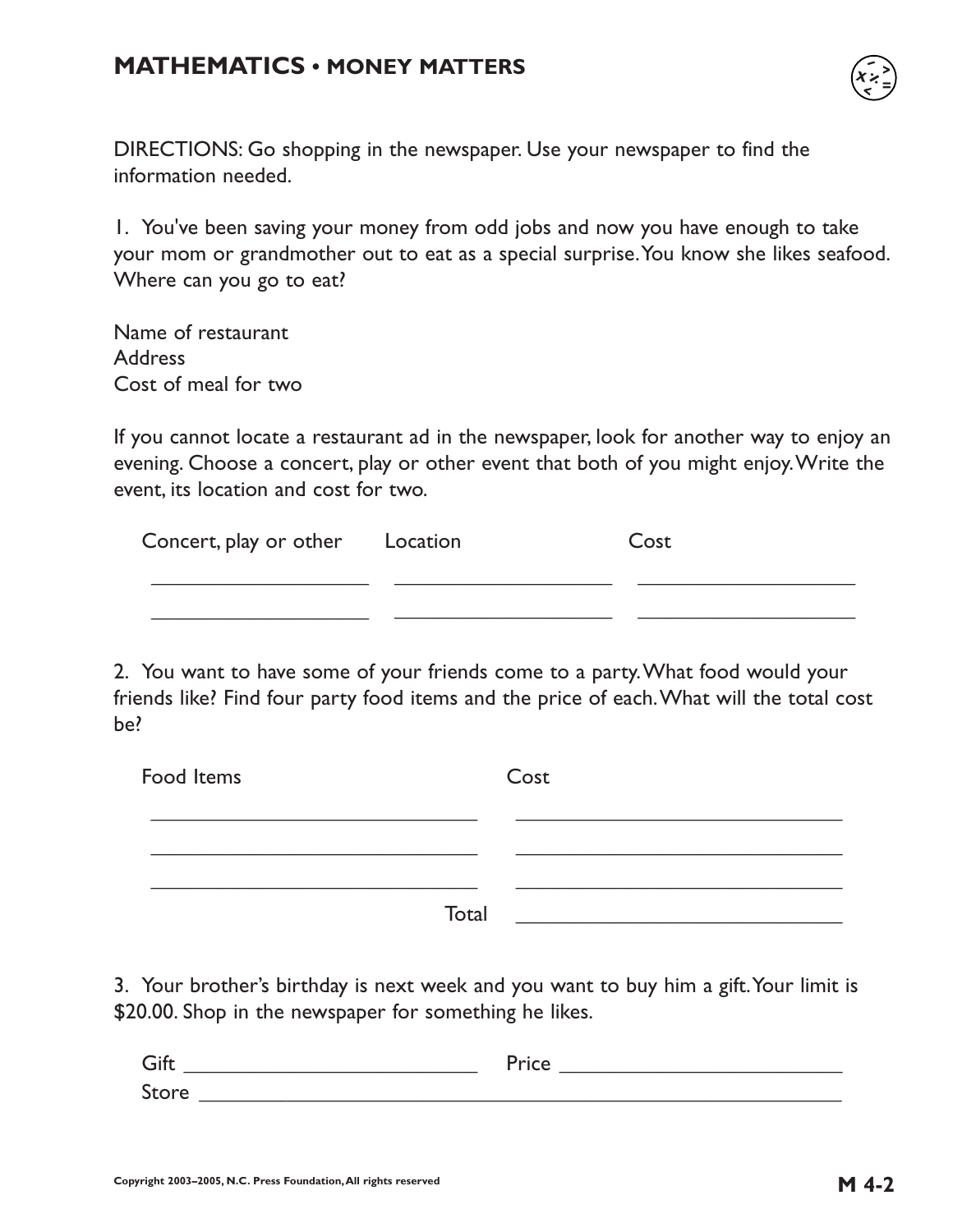### **MATHEMATICS • MONEY MATTERS, continued**



How much do you have left from the \$20.00 after buying the gift? Include tax.

4. Can you find a business in the newspaper that sells each of the following items?

| Item<br>Automobile tires | Place to buy |
|--------------------------|--------------|
| <b>Television</b>        |              |
| Men's clothing           |              |
| Furniture                |              |
| Jewelry                  |              |
| Real estate              |              |
| <b>Shoes</b>             |              |
| Groceries                |              |
| Toys                     |              |
| Used car                 |              |

Think of math word problems from one of the above for another student to complete.

\*Using Newspapers in Elementary Grades, NAA Foundation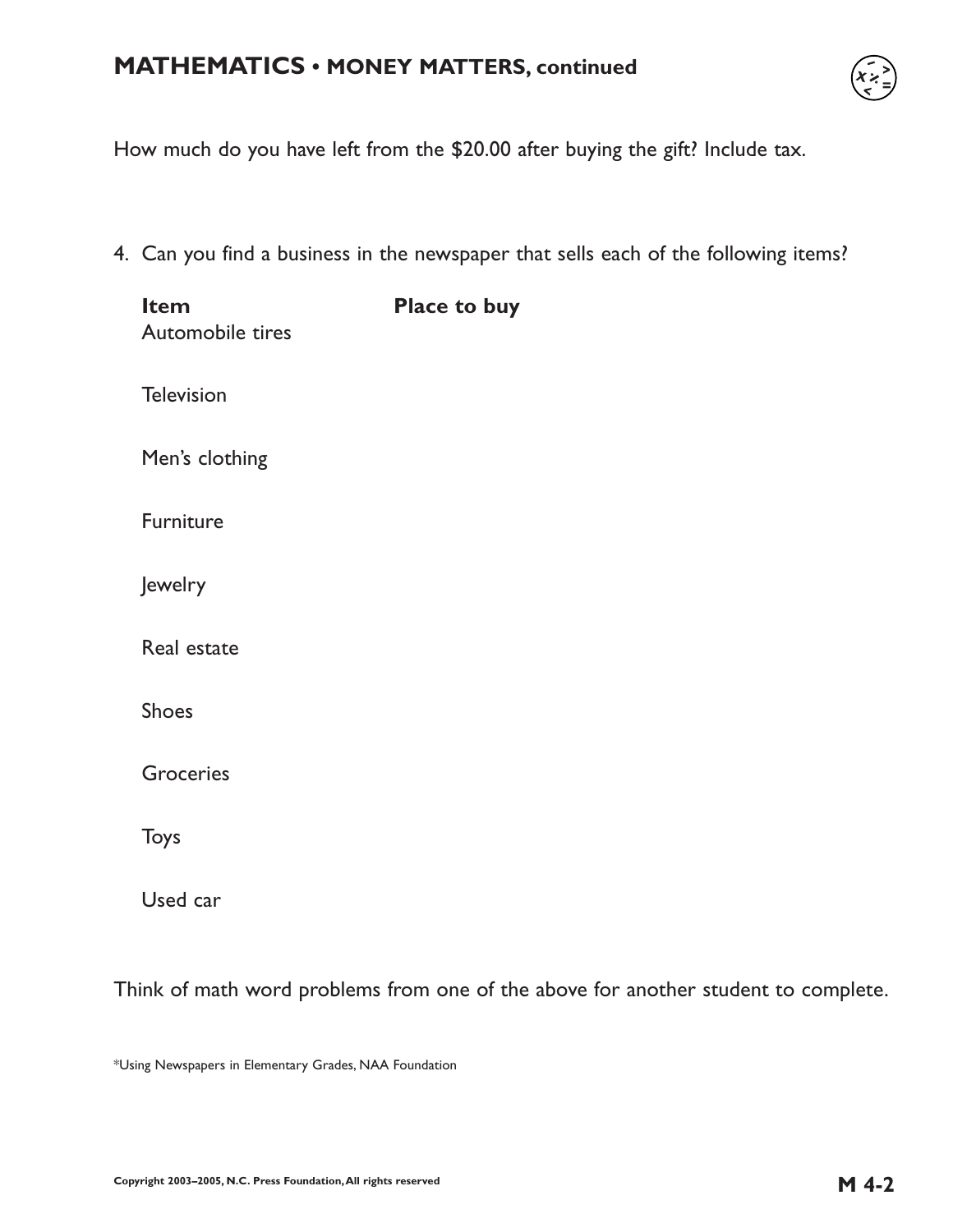DIRECTIONS:Think of a special occasion that's coming up for your family. Being aware of price range and the best value for your money, choose gifts for a person in your family. List several choices, then rank them in order of preference.



For whom are you shopping?

| <b>ITEM</b> | <b>COST</b> | <b>STORE</b> | <b>RANK</b> |
|-------------|-------------|--------------|-------------|
|             |             |              |             |
|             |             |              |             |
|             |             |              |             |
|             |             |              |             |
|             |             |              |             |
|             |             |              |             |
|             |             |              |             |
|             |             |              |             |

FOLLOW-UP: List the items in order from least to most expensive. Does the reordering affect your preference?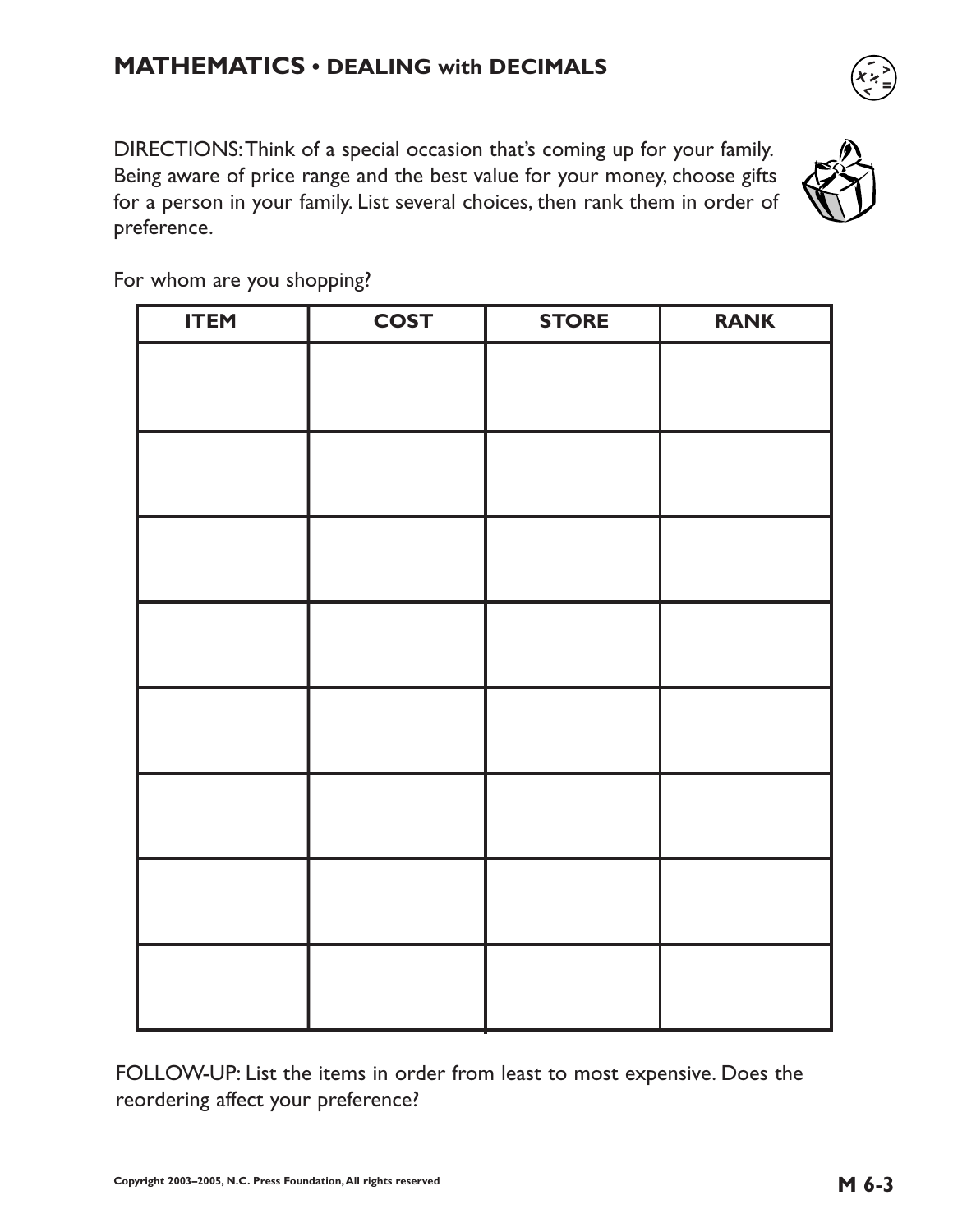

DIRECTIONS:Think of a special occasion that is coming up for your family. Keeping within the price ranges below and shopping for the best value, choose gifts for one or more persons in your family.

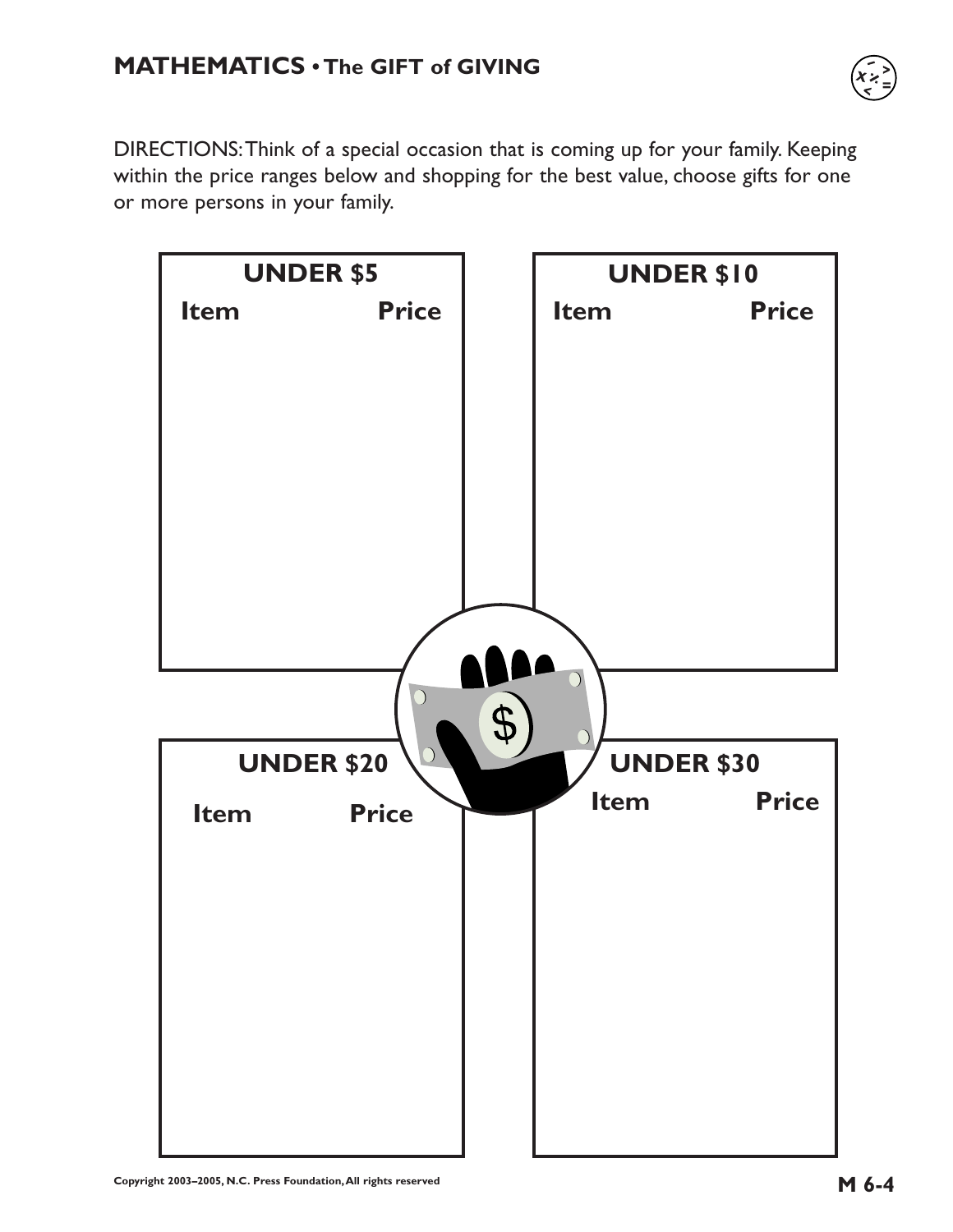## **MATHEMATICS • That's ENTERTAINMENT:A Place to Go**



DIRECTIONS: Choose a place to go or something to do from the newspaper.

- 1. What did you choose?
- 2. Why did you choose it?
- 3. How much does it cost?
- 4. From the newspaper, choose an outfit to wear to the place or event. Figure out the cost.

| Item to wear  | Cost                                          |
|---------------|-----------------------------------------------|
| A.            |                                               |
| <b>B.</b>     |                                               |
| $\mathsf{C}.$ |                                               |
| D.            |                                               |
| Ε.            |                                               |
| F.            |                                               |
| G.            |                                               |
| Η.            |                                               |
|               | $C_{\text{tr}}$ $L_{\text{r}}$ $L_{\text{r}}$ |

Sub total

**Tax** 

#### TOTAL

FOLLOW UP: For fun, cut out the outfit and glue it on a person you draw.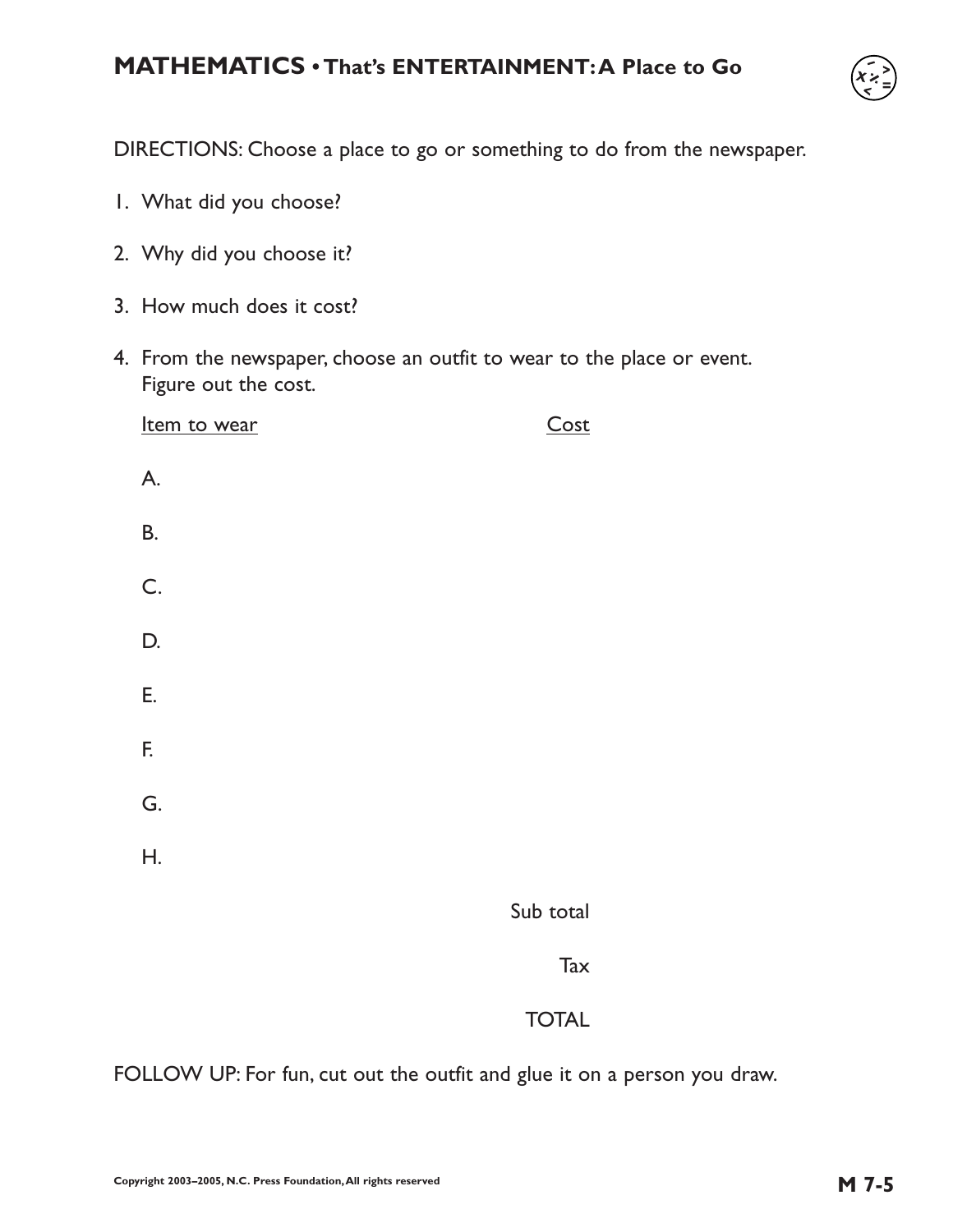

DIRECTIONS: Locate a number in the newspaper that can be factored and write it in the center circle. On the outside boxes, write the factors.

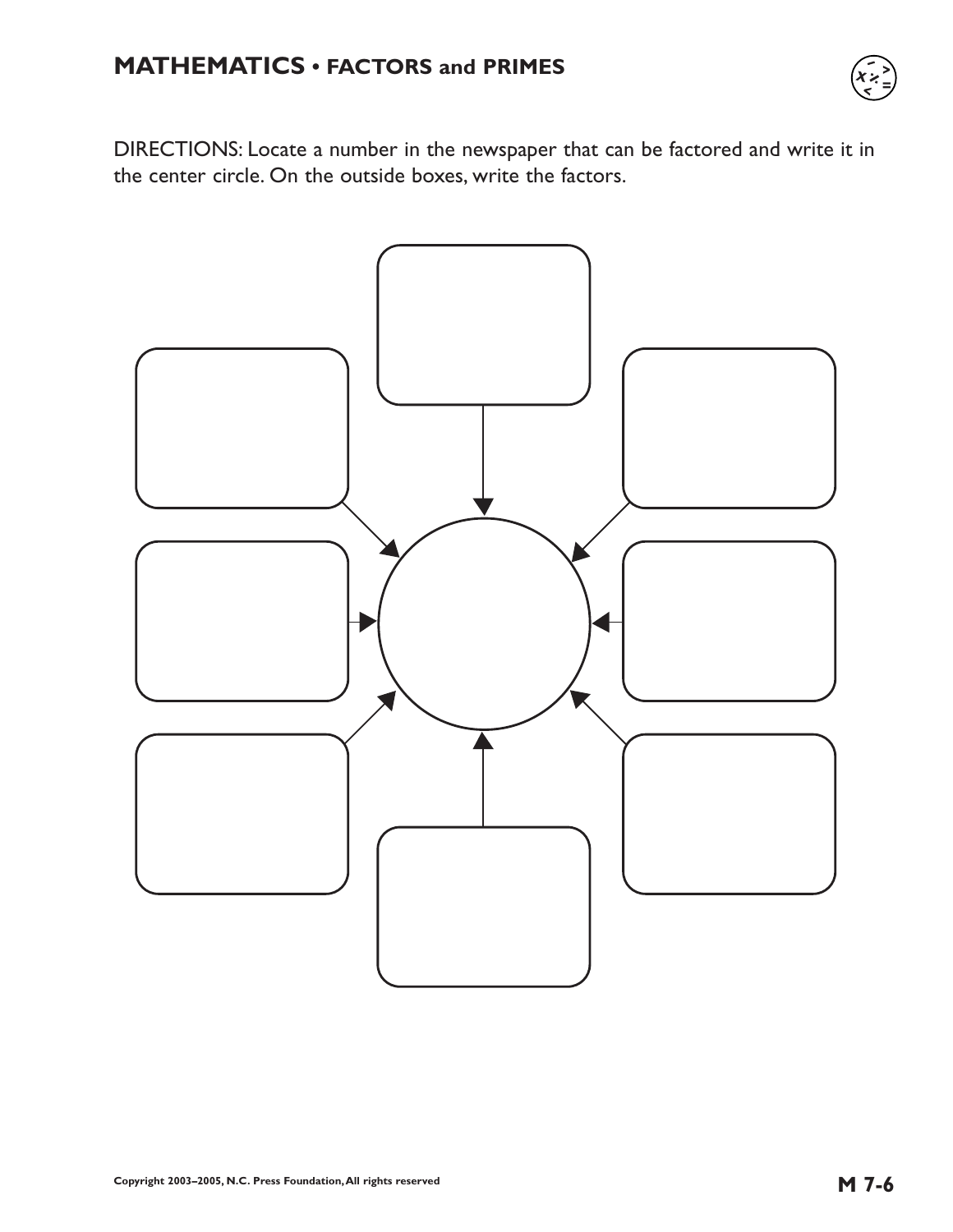DIRECTIONS:Write a number, such as 20, in the center circle. Use News, Sports, Food,Weather,TV-Movies, Classified ads, retail ads, stock reports and other sections to come up with problems that will result in the answer written in the circle. Use as many different sections and pages of the newspaper as you can.Write the questions inside the boxes. On the outside, give the sections and page numbers for the facts used as the basis of the questions.



FOLLOW-UP:Which problems are realistic? Which are not realistic, just made up to get the correct answer?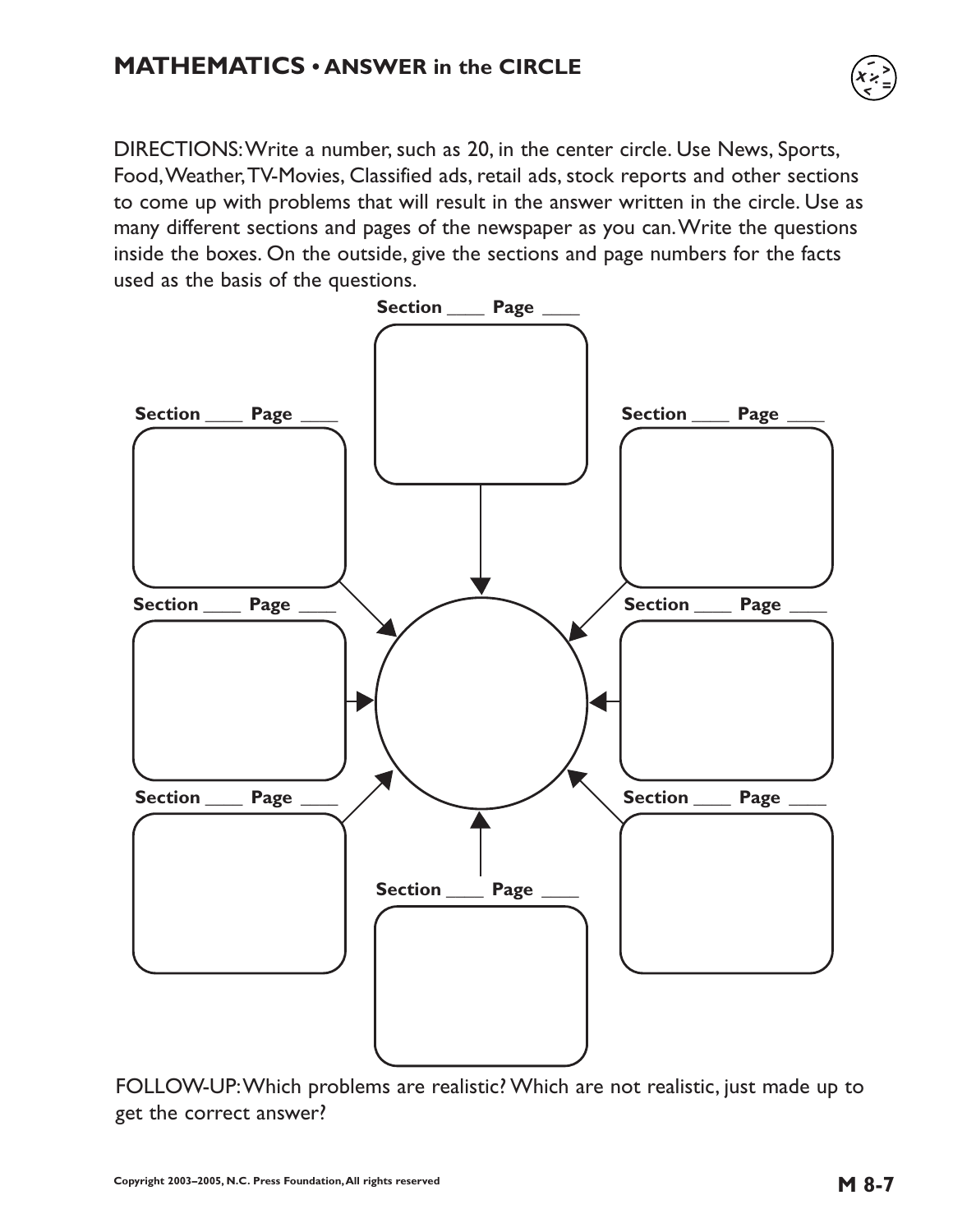# **MATHEMATICS • TV TIME**



DIRECTIONS: From today's TV schedule, select the programs that you'd like to watch during your free time. List the programs in order of preference, filling in times and channels in the chart below. Check to be sure that times do not overlap.

| <b>TV Show</b>  | <b>Begins</b> | <b>Ends</b> | <b>Channel</b> |
|-----------------|---------------|-------------|----------------|
|                 |               |             |                |
|                 |               |             |                |
|                 |               |             |                |
|                 |               |             |                |
| <b>CONTRACT</b> | $\bigcap$     |             |                |
|                 |               |             |                |

FOLLOW-UP: If you limited your viewing to two hours a day, which shows would you watch?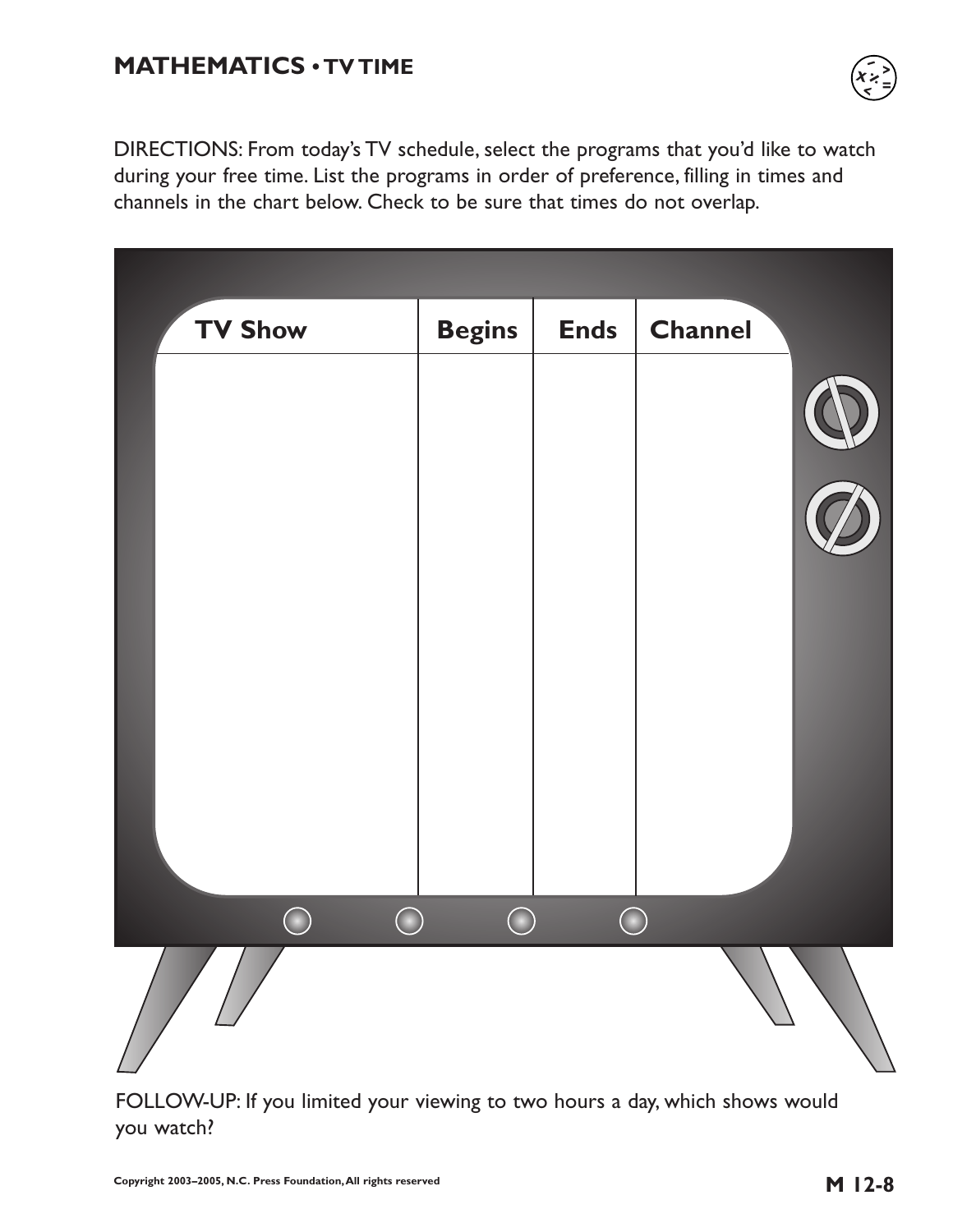## **MATHEMATICS • RECIPE REWRITE**



DIRECTIONS: Clip a recipe from the Food section of the newspaper and paste it in the space on the left. (Fold and staple if necessary.) In the blank above the recipe, show how many people the recipe serves.Then decide whether to double the recipe or cut it in half. Refigure the amounts of the ingredients for your recipe and record them in the space on the right, filling in the blank for the number of servings your recipe will serve.

| This recipe serves ______ people: |   | This recipe serves ______ people: |  |
|-----------------------------------|---|-----------------------------------|--|
|                                   | . |                                   |  |
|                                   |   |                                   |  |
|                                   |   |                                   |  |
|                                   |   |                                   |  |
|                                   |   |                                   |  |
|                                   |   |                                   |  |
|                                   |   |                                   |  |
|                                   |   |                                   |  |
|                                   |   |                                   |  |
|                                   |   |                                   |  |
|                                   |   |                                   |  |
|                                   |   |                                   |  |
|                                   |   |                                   |  |
|                                   |   |                                   |  |
|                                   |   |                                   |  |
|                                   |   |                                   |  |
|                                   |   |                                   |  |
|                                   |   |                                   |  |
|                                   |   |                                   |  |
|                                   |   |                                   |  |
|                                   |   |                                   |  |
|                                   |   |                                   |  |
|                                   |   |                                   |  |
|                                   |   |                                   |  |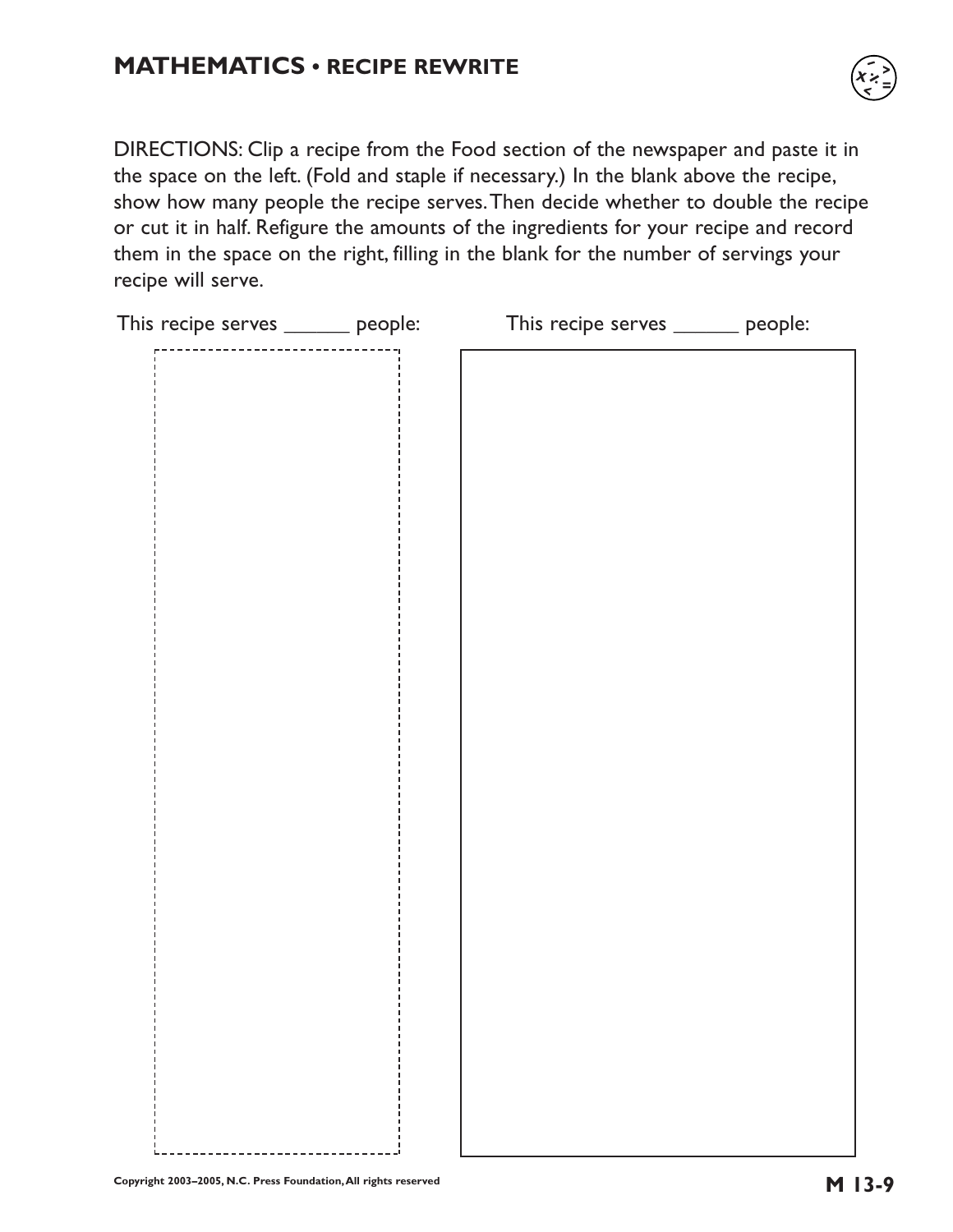## **MATHEMATICS • ATTRIBUTE ANALYSIS**



DIRECTIONS: Here is the pattern for a Tangram Puzzle. You can fold a 10 x 10 newspaper square to make one of your own.



FOLLOW-UP:What kind of art have you created? Describe what you see in the newspaper after you create your puzzle.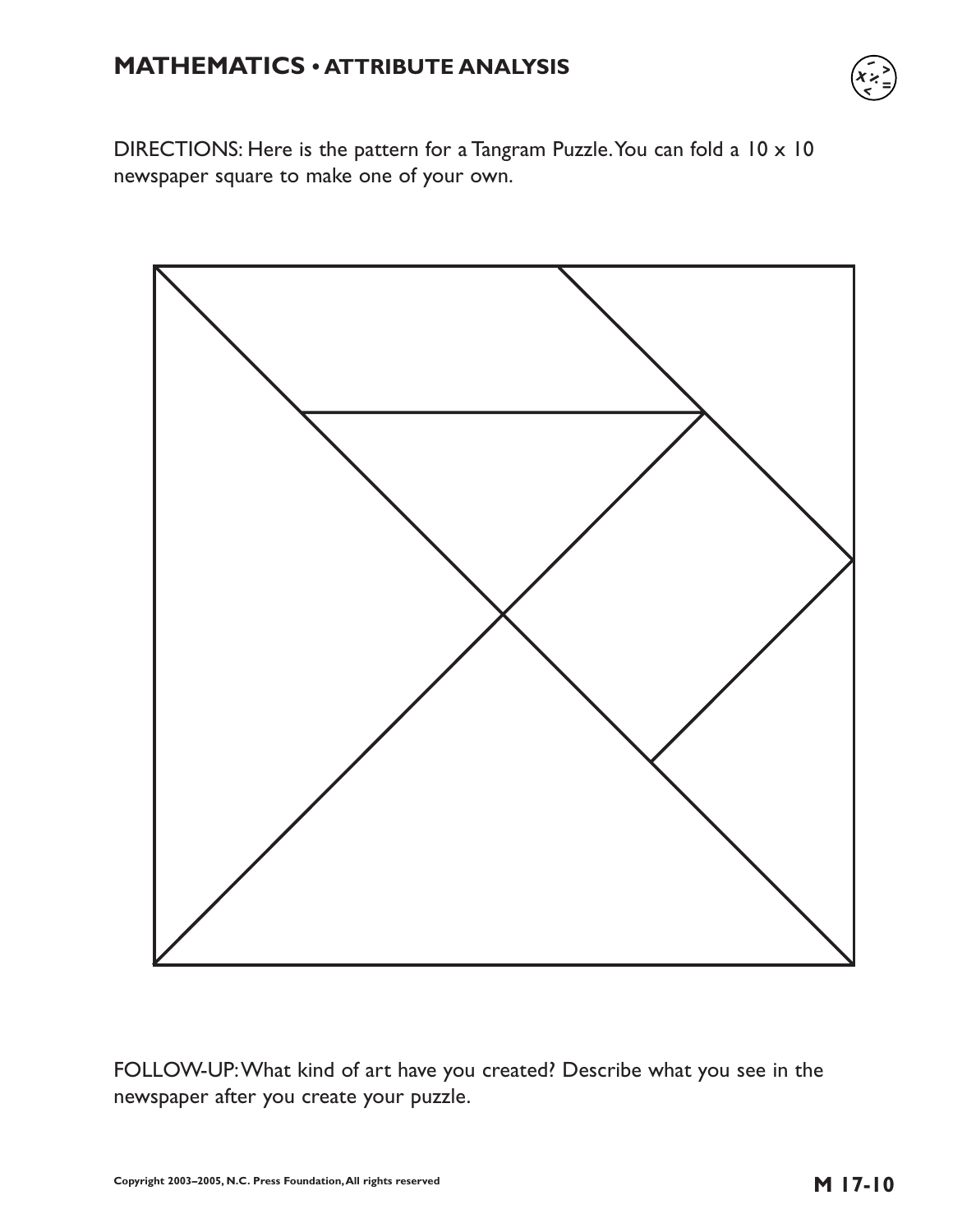# **MATHEMATICS • GEOMETRY SCAVENGER HUNT**



DIRECTIONS: Search your newspaper to find the following:

- 1. A triangle
- 2. Intersecting lines
- 3. A square
- 4. A cylinder
- 5. Two congruent figures
- 6. A square
- 7. Perpendicular lines
- 8. A circle
- 9. A right angle
- 10. Two similar figures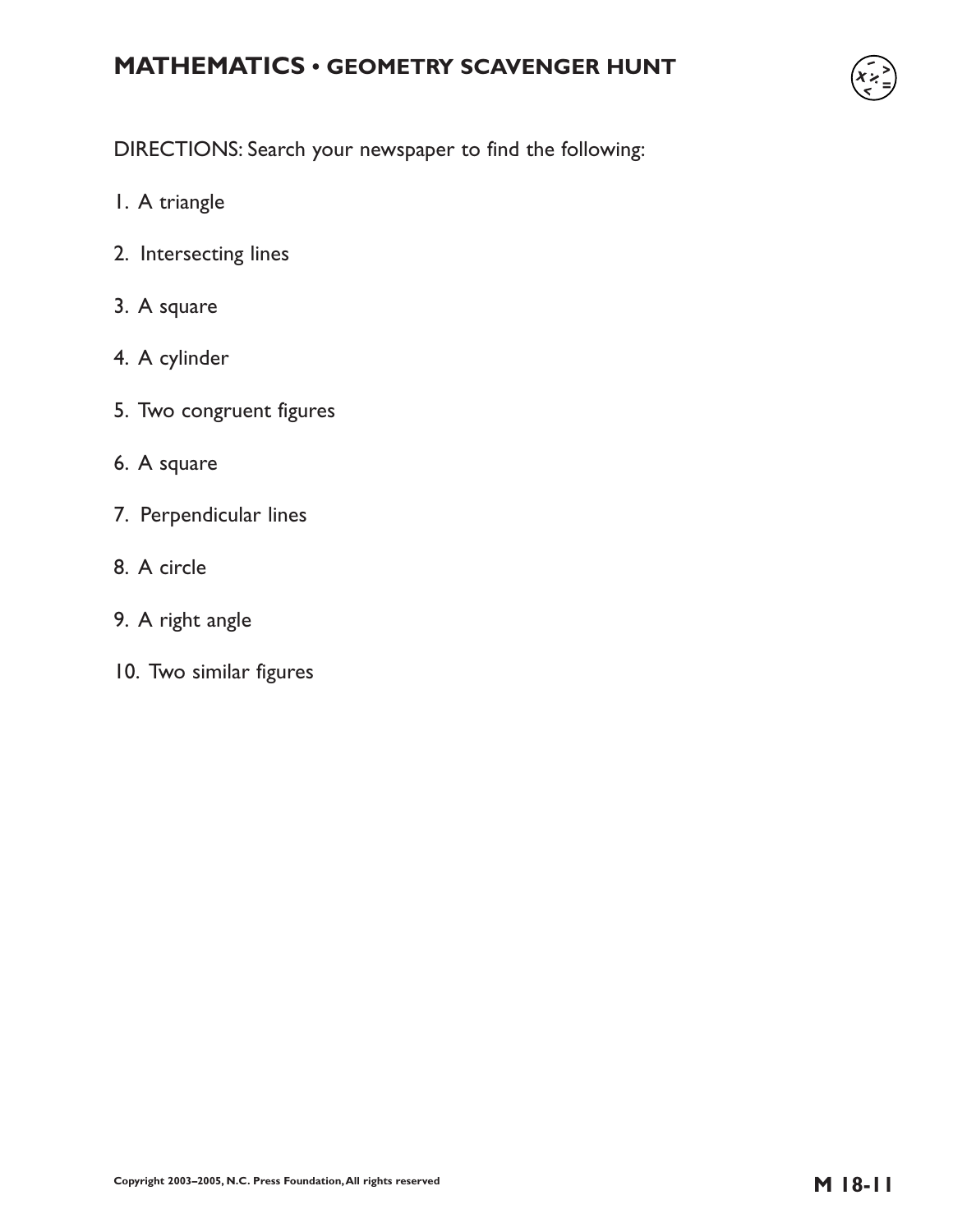## **MATHEMATICS • DATA DESIGNS**

DIRECTIONS: Locate three different sets of data (for example, words, numbers and pictures) and organize the data into like sets. Selections should be based on their attributes or characteristics. If necessary draw the diagram below on larger paper for pasting the words, numbers and pictures you choose.

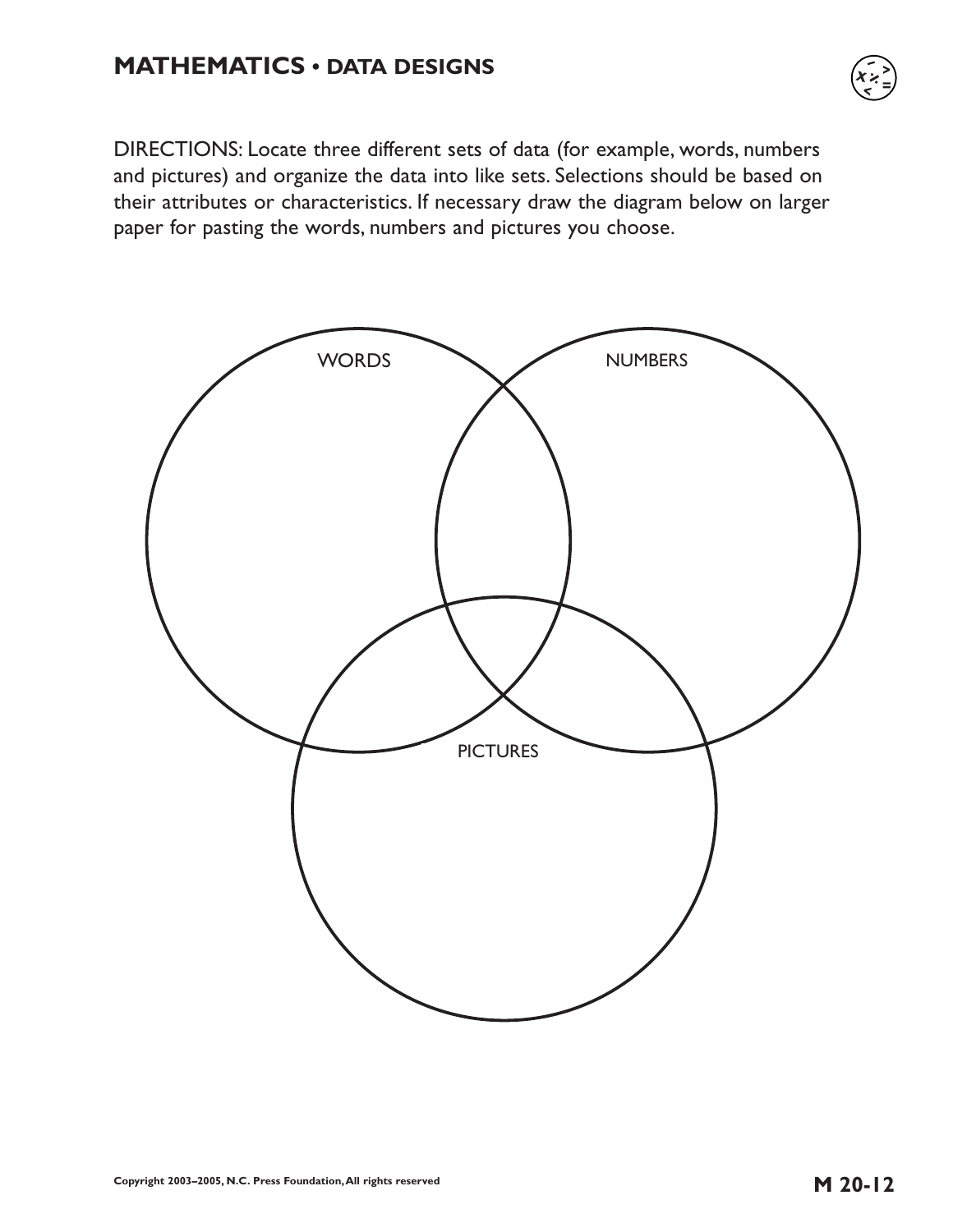| <b>Name of Team</b> | $\mathbf{L}$ | 2 (safety) | 2 (two-point<br>conversion) | $\overline{\mathbf{3}}$ | $\boldsymbol{6}$ | <b>TOTAL POINTS</b> |
|---------------------|--------------|------------|-----------------------------|-------------------------|------------------|---------------------|
| Team I              |              |            |                             |                         |                  |                     |
| Team 2              |              |            |                             |                         |                  |                     |
| Team I              |              |            |                             |                         |                  |                     |
| Team 2              |              |            |                             |                         |                  |                     |
| Team I              |              |            |                             |                         |                  |                     |
| Team 2              |              |            |                             |                         |                  |                     |
| Team I              |              |            |                             |                         |                  |                     |
| Team 2              |              |            |                             |                         |                  |                     |
| Team I              |              |            |                             |                         |                  |                     |
| Team 2              |              |            |                             |                         |                  |                     |
| Team I              |              |            |                             |                         |                  |                     |
| Team 2              |              |            |                             |                         |                  |                     |

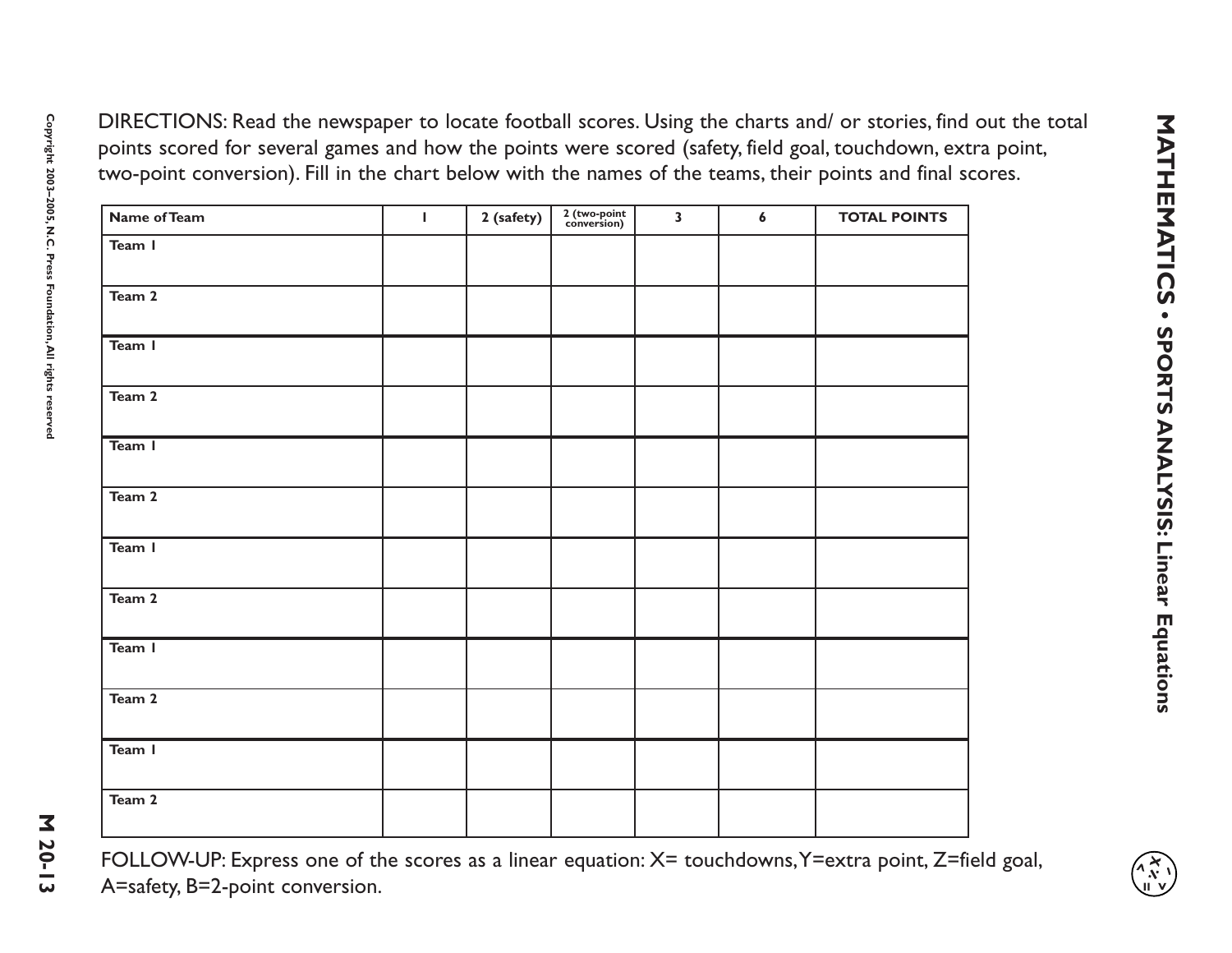

DIRECTIONS: Some abbreviations used in basketball statistics are given below. Select five players and find the following information about them: MP (minutes played), FG (field goals), FT (free throws), R (rebounds), A (assists),TP (total points)



FOLLOW-UP:Answer the following and similar questions using your data:

- 1.What percent of the game did each person play?
- 2. How many points did the players score per minute of playing time?
- 3.Whose statistics are most impressive? Why?

Make up another problem and give it to a classmate to solve.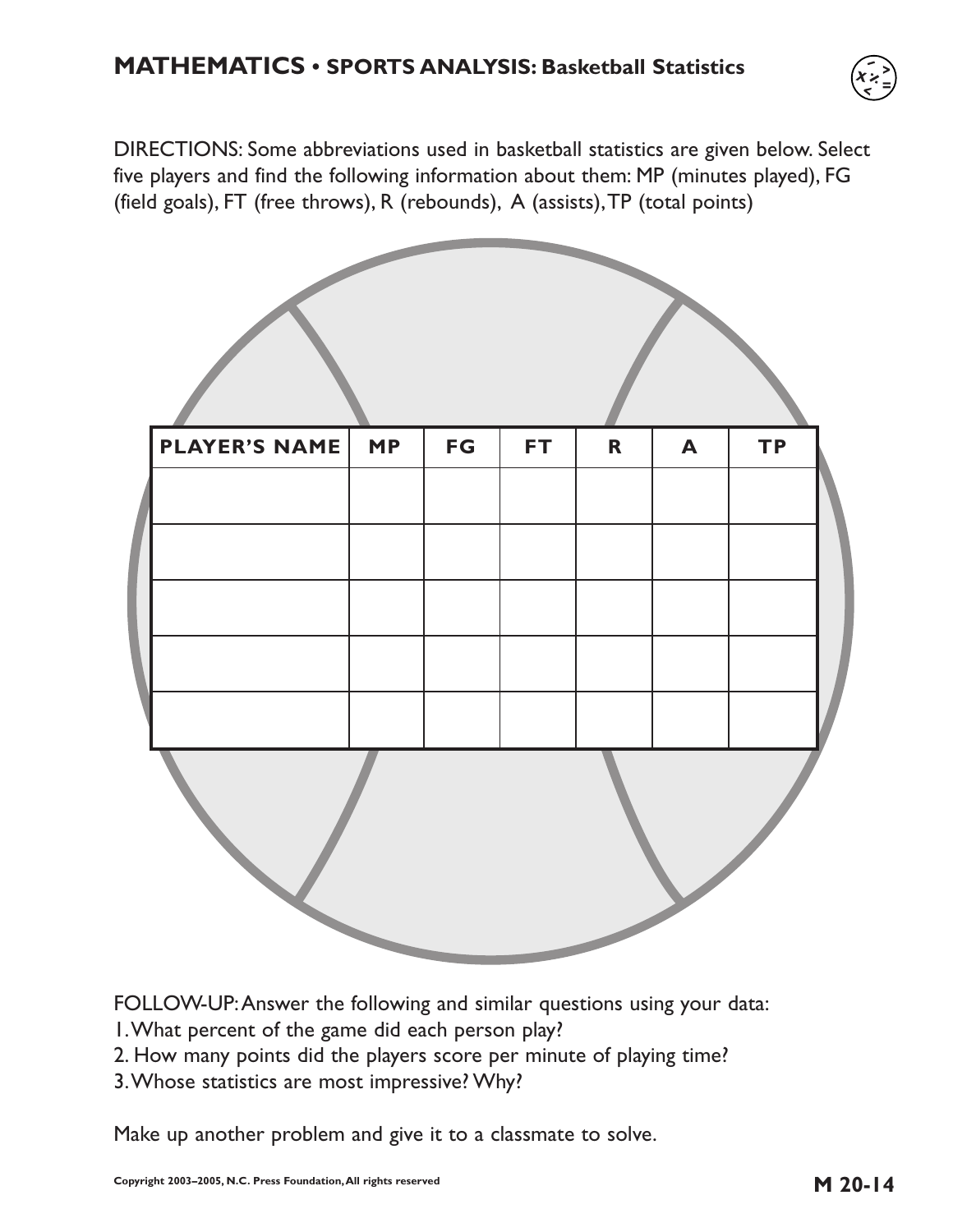# **MATHEMATICS • ATTRIBUTE SOUP**



DIRECTIONS: Cut objects out of the newspaper that all fit a sorting rule. Glue them to the pot.Write the rule.

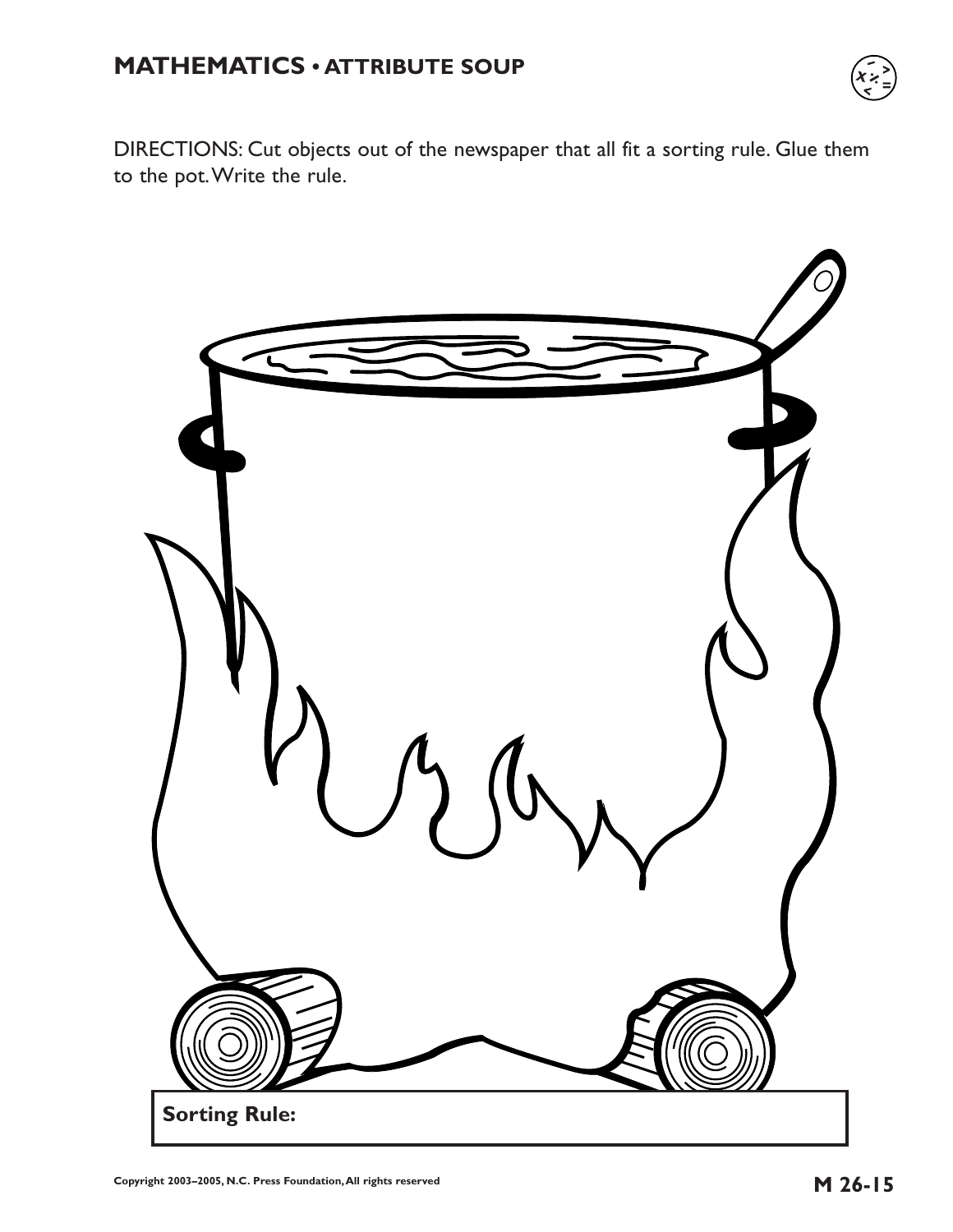## **MATHEMATICS • COMPARING COSTS**

DIRECTIONS: Use the charts to do the following:

- Compare prices of orange juice canned, frozen and in cartons.
- Compare the cost of furniture in retail and classified ads.
- Compare the cost of foods advertised in grocery ads, listing the same foods and their prices at various grocery stores.
- Compare salaries for five jobs.
- Compare the cost of five houses.

| $1 QT$          | <b>JUICE PRICES</b>              |         |              | <b>FURNITURE</b>      |              |
|-----------------|----------------------------------|---------|--------------|-----------------------|--------------|
| <b>THE MANU</b> | Frozen ________________          |         |              | Type   New/Used Price |              |
|                 |                                  |         |              |                       |              |
|                 |                                  |         |              |                       |              |
|                 | <b>Best Deal?</b>                |         |              |                       |              |
|                 |                                  |         |              |                       |              |
|                 |                                  |         |              |                       |              |
|                 |                                  |         |              |                       |              |
|                 |                                  |         |              |                       |              |
|                 | <b>GROCERY STORES</b><br>Grocery | Grocery |              | Grocery<br>Store #3   |              |
|                 | ltem  <br><b>Price</b>           | Item    | <b>Price</b> | $Item \qquad  $       | <b>Price</b> |
|                 |                                  |         |              |                       |              |
|                 |                                  |         |              |                       |              |
|                 |                                  |         |              |                       |              |
|                 |                                  |         |              |                       |              |
|                 |                                  |         |              |                       |              |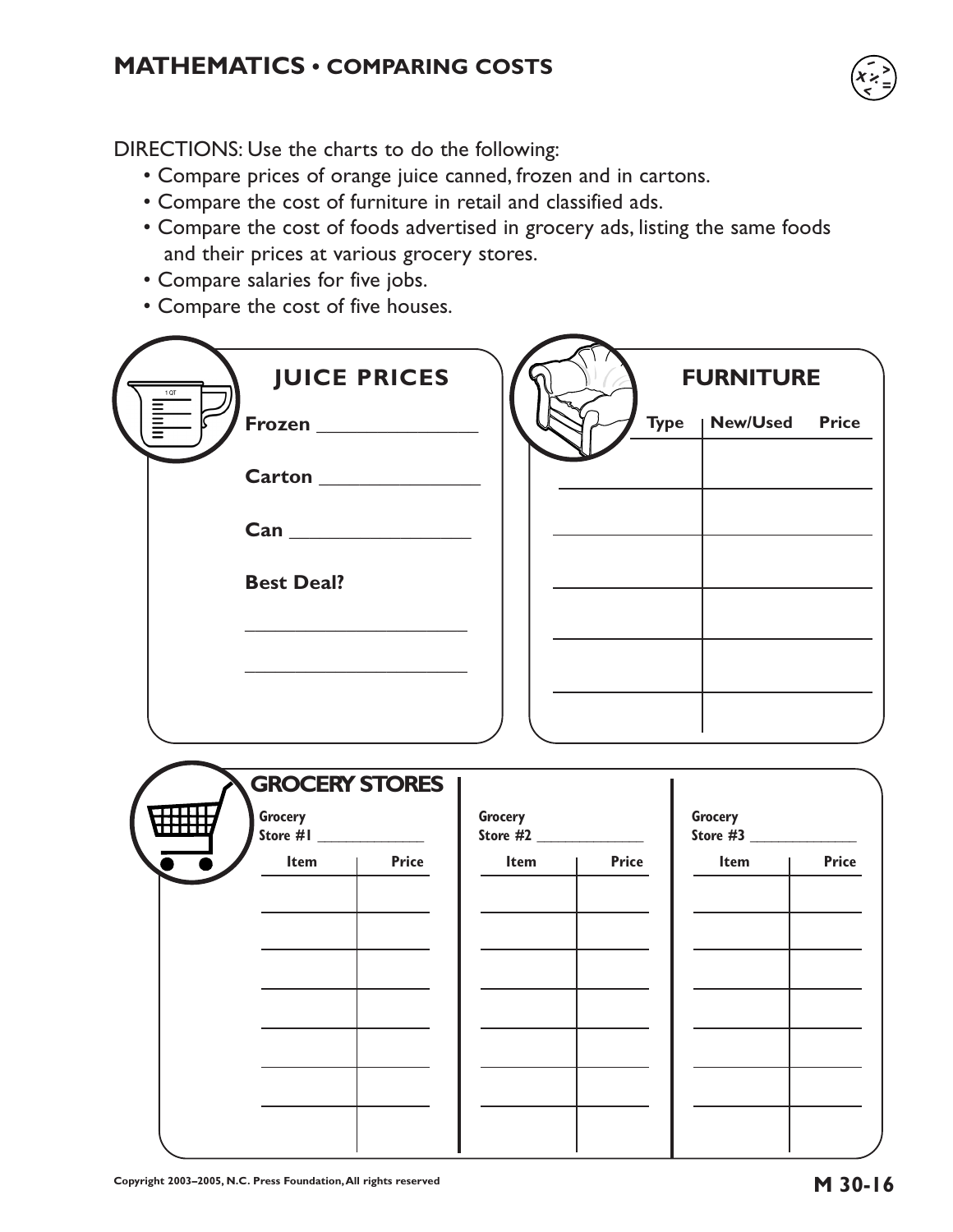|     | <b>SALARIES</b> |      |  |  |  |
|-----|-----------------|------|--|--|--|
| Job | Salary          | Rank |  |  |  |
| Ι.  |                 |      |  |  |  |
| 2.  |                 |      |  |  |  |
| 3.  |                 |      |  |  |  |
| 4.  |                 |      |  |  |  |
| 5.  |                 |      |  |  |  |

|              | <b>HOUSES</b> |             |
|--------------|---------------|-------------|
| <b>House</b> | Cost          | <b>Size</b> |
| Ι.           |               |             |
| 2.           |               |             |
| 3.           |               |             |
| 4.           |               |             |
| 5.           |               |             |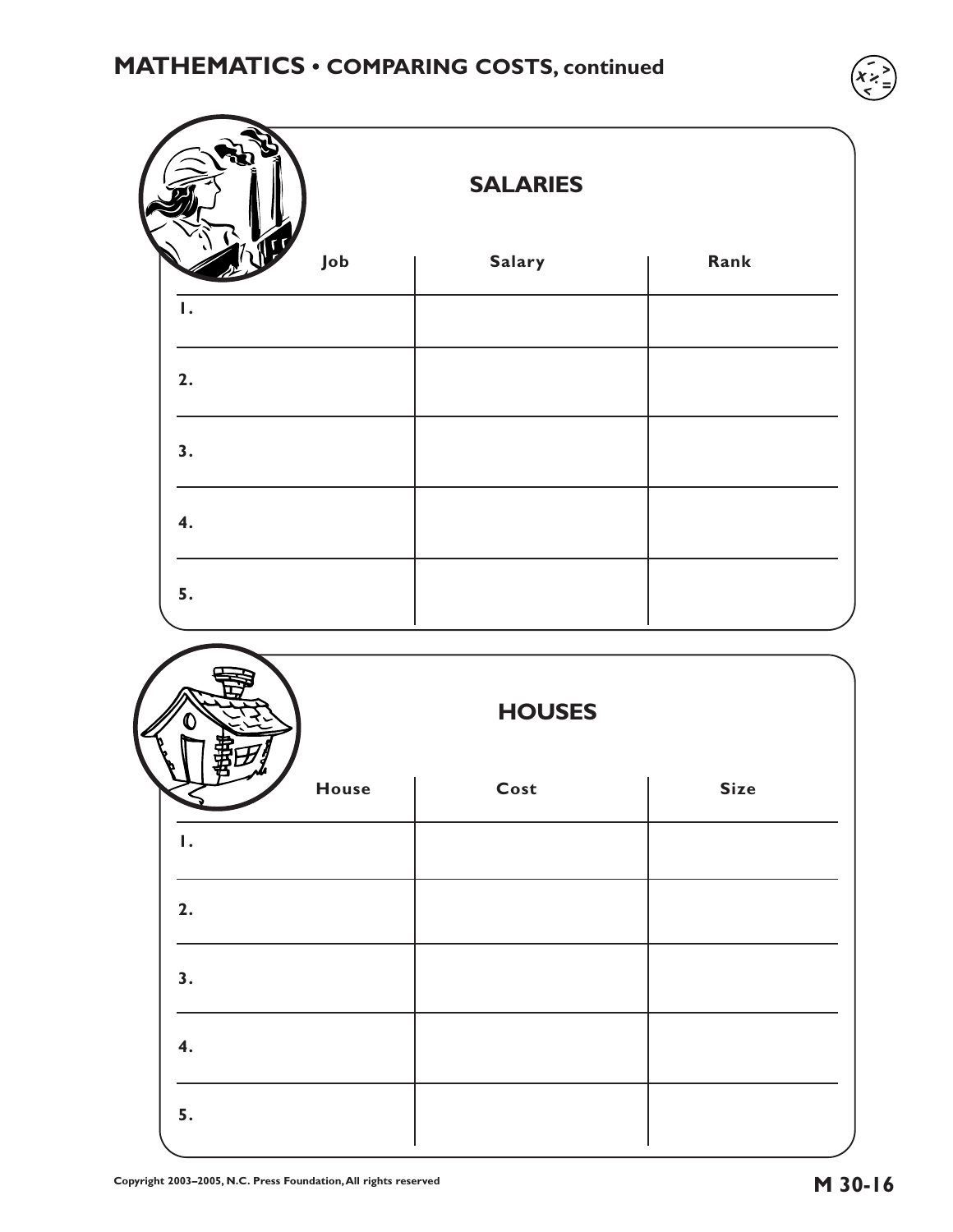### **MATHEMATICS • HOUSING PROBLEMS**



DIRECTIONS: Over a period of time, collect information on housing prices in your town and other areas in your county. Use the charts below, to display your results:



FOLLOW-UP:To compare costs with houses and apartments in other counties or states, use the Classified ads in online newspapers or other cities' print newspapers. With the information you obtain, figure the mean, median and range of costs for each type of housing in different locations.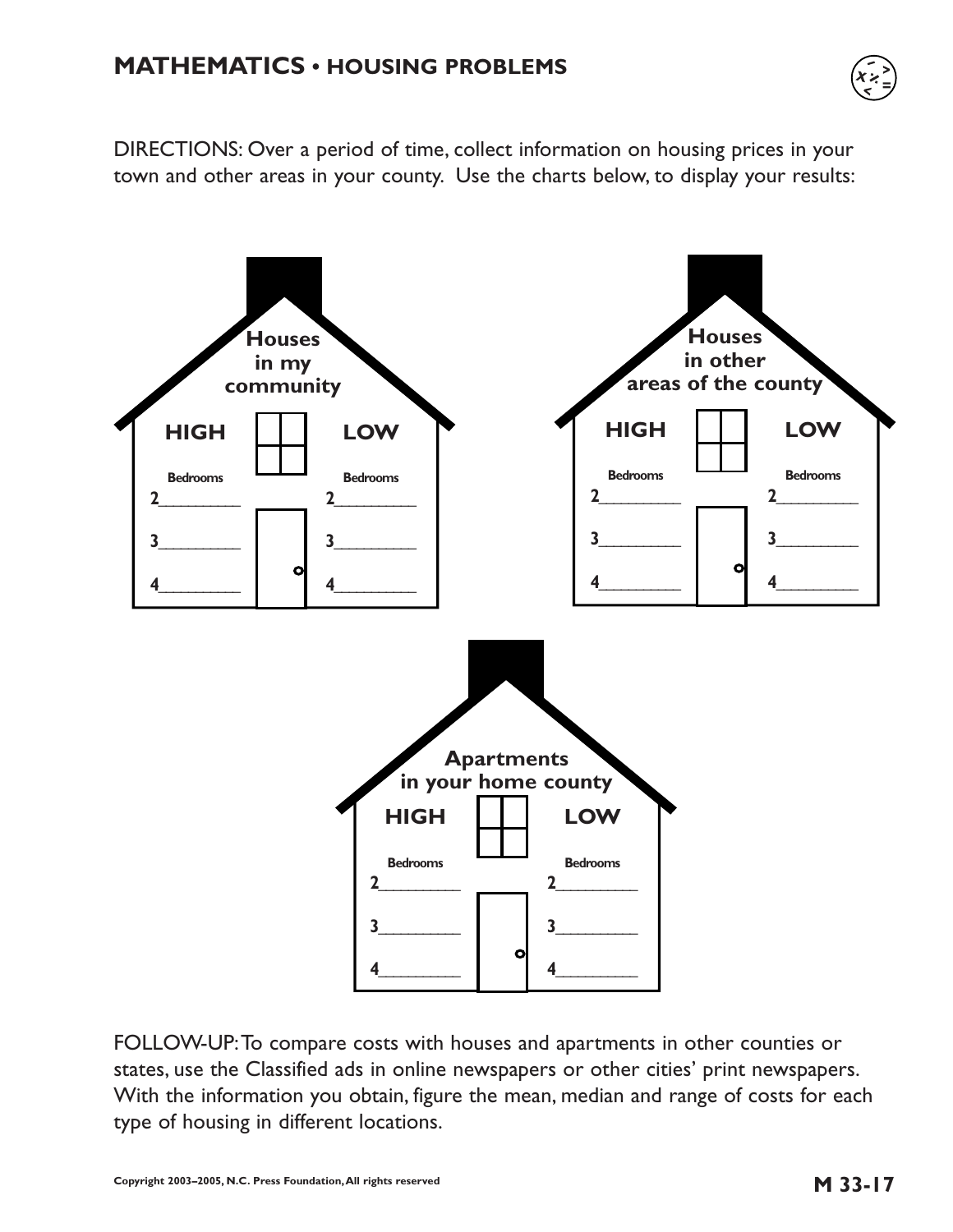### **SITUATION I**

Pretend that you are recently divorced, have not worked in five years and have one small child to support. (You are supposed to receive \$500 per month in child support.) Your work experience includes retailing and some computer programming.

#### **ACTIVITY**

1. Find a job in the Classified section.

- 2. Set up a budget showing the following items:
	- MONTHLY INCOME
	- HOUSING COST
	- TRANSPORTATION COST
	- CLOTHING COST
	- INCOME REMAINING FOR FOOD, SAVINGS, ETC.

#### **SITUATION II**

Pretend that you are a 48-year-old chemical engineer with experience in plastics who wants to relocate in the southeastern United States. (You may be willing to take a job related to but not requiring your training and experience.) You have lost all of your savings except \$16,000 in a poorly performing oil investment.You have two teen-age children and a wife to support.

#### **ACTIVITY**

1. Find a job in the Business section.

2. Set up a budget showing the following items:

- MONTHLY INCOME
- HOUSING COST
- TRANSPORTATION COST
- CLOTHING COST
- INCOME REMAINING FOR FOOD, SAVINGS, ETC.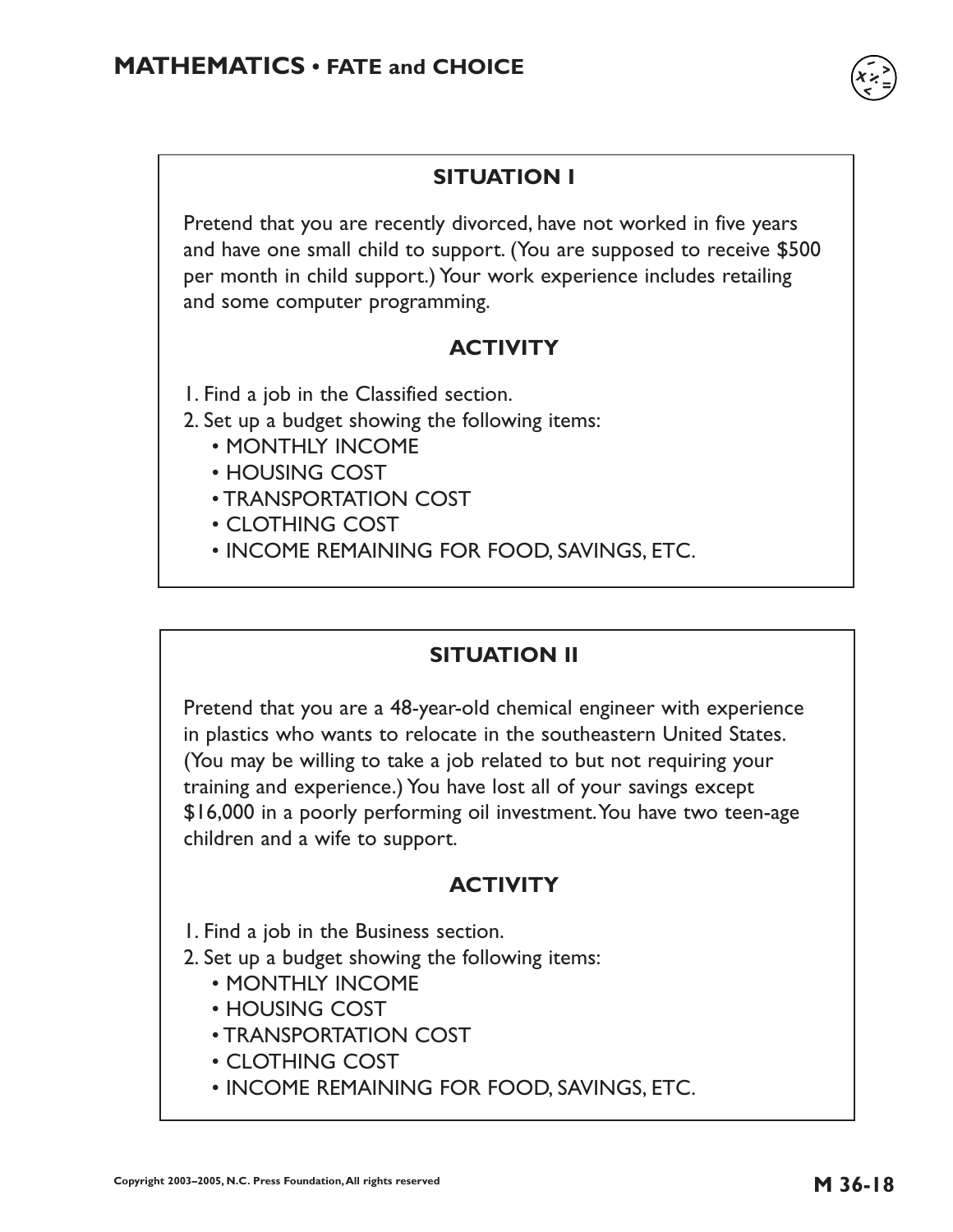

Pretend that you recently graduated with a degree in history from a liberal arts college.You are married to a library assistant who makes approximately \$25,000 per year.

#### **ACTIVITY**

1. Find a job in the Business section.

- 2. Set up a budget showing the following items:
	- MONTHLY INCOME
	- HOUSING COST
	- TRANSPORTATION COST
	- CLOTHING COST
	- INCOME REMAINING FOR FOOD, SAVINGS, ETC.

### **SITUATION IV**

Pretend that you failed senior English and lacked enough credit to graduate in June.You are single.Your parents refuse to support you or provide housing.Your only experience is in fast foods.You have a fiveyear-old car with engine trouble. It will cost you \$1,800 to repair the car and a dealer has offered you \$2,500 for it as is.

#### **ACTIVITY**

1. Find a job in the Classified section.

- 2. Set up a budget showing the following items:
	- MONTHLY INCOME
	- HOUSING COST
	- TRANSPORTATION COST
	- CLOTHING COST
	- INCOME REMAINING FOR FOOD, SAVINGS, MORE EDUCATION, ETC.